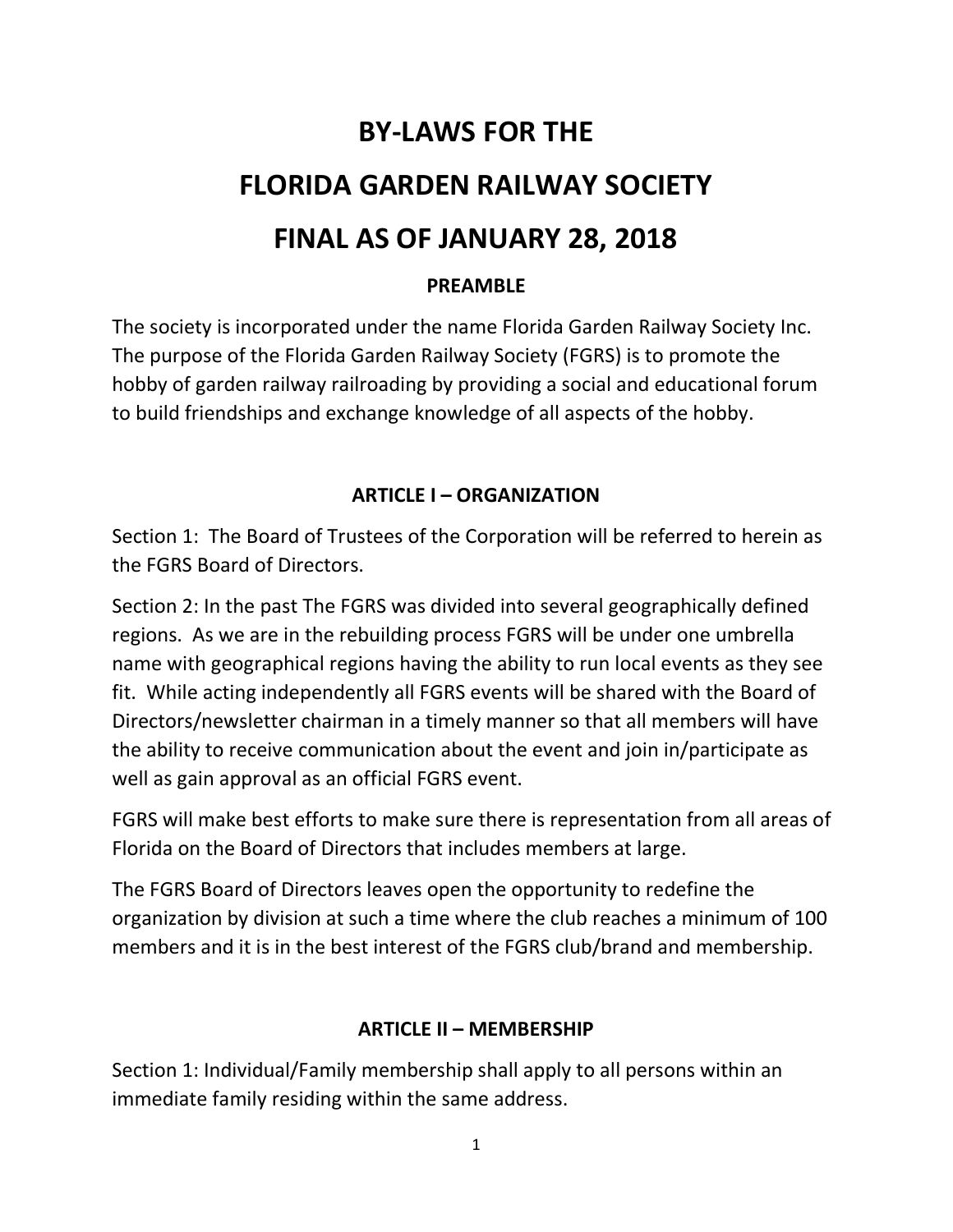Section 2: The membership expiration date for all dues paying members shall be the last day of December each year.

Section 3: Current dues are payable by January 1. Any different or updated information must be submitted with a membership application so the information can be updated in the membership log.

Section 4: Members failing to pay their dues by February 15th shall be removed from the membership rolls.

Section 5: New members who join after September 30 and pay a full year's dues will not be required to pay dues for the following year.

Section 6: Life memberships may be granted by the President, with the advice and agreement of a majority of the FGRS Board of Directors. These memberships should be limited and reflect appreciation for extraordinary service to the FGRS, usually reserved for, but not limited to, deserving members leaving the state, or otherwise becoming inactive members.

# ARTICLE III – MEETINGS

Section 1: Business meetings which is defined as a meeting for all members who wish to attend, shall be held to transact such business as necessary.

Section 2: There shall be a minimum of one business meeting conducted each calendar year. The meeting shall provide for the election of officers.

Section: 3: Notification of the business meeting shall be published in the FGRS Newsletter or on the official FGRS website no less than (30) thirty days prior to the meeting.

Section 4: FGRS Board of Director's meetings shall be called at the discretion of the President. Board meetings may be held by telephone or via the internet.

Section: 5: A quorum shall be defined as a simple majority of the FGRS Board of Directors.

Section 6: Special meetings shall be held at the discretion of the FGRS board of Directors and may be business, informational, promotional, and/or social in nature.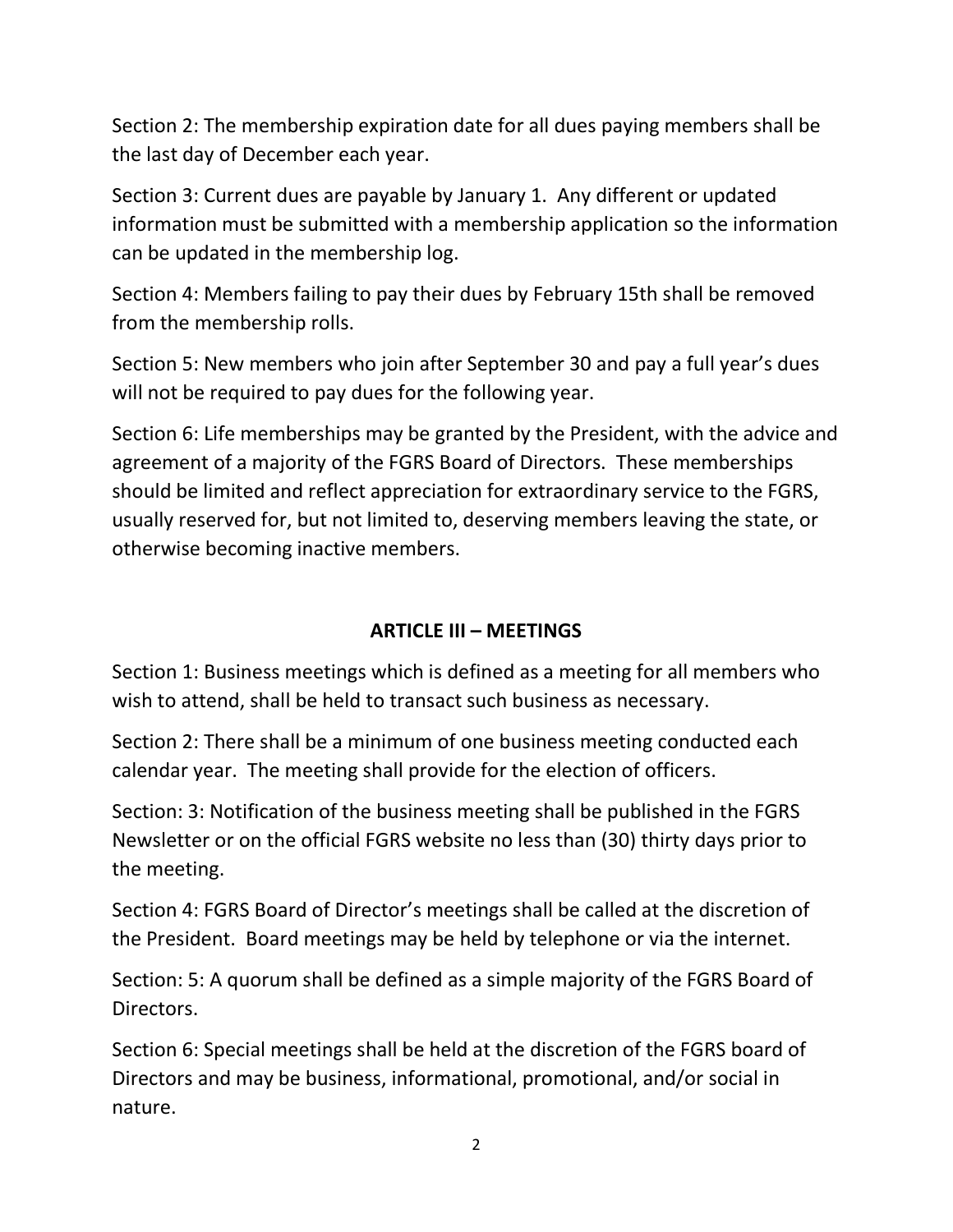#### ARTICLE IV – FINANCE

Section 1: The FGRS Board of Directors will maintain a treasury.

Section: 2 Dues shall be proposed and approved by the FGRS Board of Directors. Dues shall reside with the FGRS. The FGRS Board of Directors leaves open the opportunity to redefine the distribution of dues at such a time where the statewide club reaches a minimum of 100 members and it is in the best interest of the FGRS club/brand and membership to revisit divisions under a Statewide FGRS flag.

Section 3: The President may approve non-routine expenditures up to the amount of two hundred dollars without FGRS Board of Director approval. Te President must copy the executive board (all voting members) on all expenditures.

Section 4: Any non-routine expenditure in excess of two hundred dollars must be approved by the Board of Directors. Any checks written by the club over \$200.00 must require the signature of the Treasurer and the President or another member of the Board of Directors with president approval.

Section 5: When a member has an approved routine expenditure, the Treasurer shall reimburse that member for those expenses upon presentation of the appropriate receipts for the expenditure. Such routine expenses include, but are not limited to postage, envelopes, mailing labels, stationary, name tags, newsletter and member roster paper and printings, rental fees for meeting places, event trailer storage, and deposits for society functions.

#### ARTICLE V – BALLOTING

Section 1: Each paid individual/Family Membership shall have one vote.

Section 2: Nominations for elected officers shall be submitted by October  $1<sup>st</sup>$  of each year. Candidates nominated by the membership, who have agreed to serve as an officer shall be published in the December Newsletter sent to all members in good standing as well as on the website.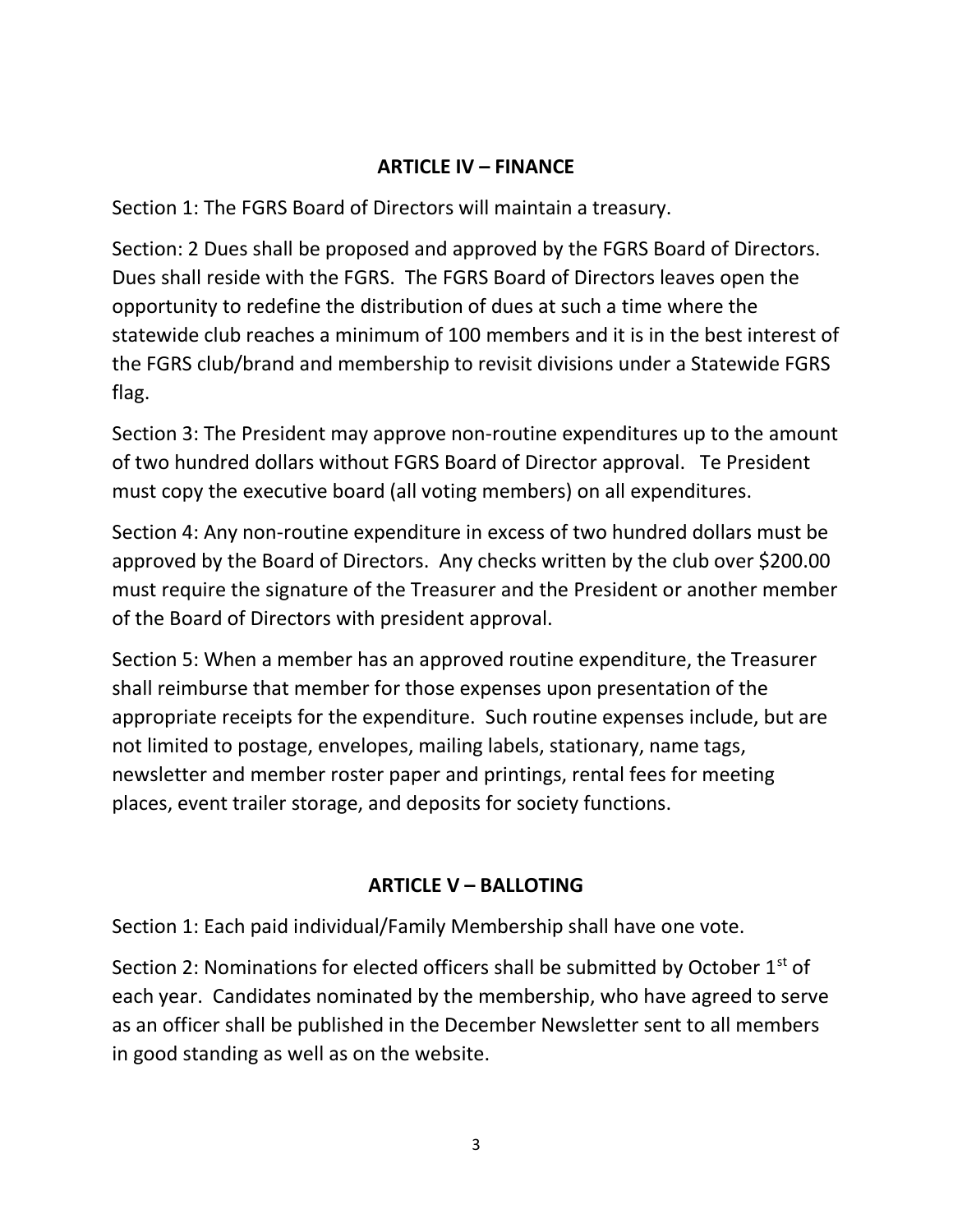Section 3: The member ballots must be received by the membership chair by November 20th of each year.

Section 4: The preparation, distribution, collection, safekeeping and overseeing the ballot tally shall be the responsibility of the present Membership chair.

Section 5: Election results will be announced and published both in the December newsletter as well as on the website.

#### ARTICLE VI – RECALL

Section 1: Any three FGRS members in good standing shall have the right to introduce in writing to the FGRS Board of Directors a motion for recall of any member of the Board of Directors, for just cause.

Section 2: Any Board member recalled shall have the right to contest and be given due process/the opportunity to defend the recall against them if they so choose in front of the FGRS Board of Directors in person or in writing.

Section 3: A two-thirds majority of the entire FGRS Board of Directors is required to remove the person from office.

Section 4: Any officer vacancy resulting from a recall action shall be filled in accordance with Article VII.

#### ARTICLE VII – OFFICERS

Section 1: The President, and all members of the Board shall be elected by the FGRS membership in good standing and over the age of 18 years old. Officers of the FGRS Board of Directors shall be Appointed (A) and Elected (E).

Section 2: Elected officers of the FGRS shall be:

- a. Vice President (E)
- b. Secretary (E)
- c. Treasurer (E)
- d. Membership Chair (E)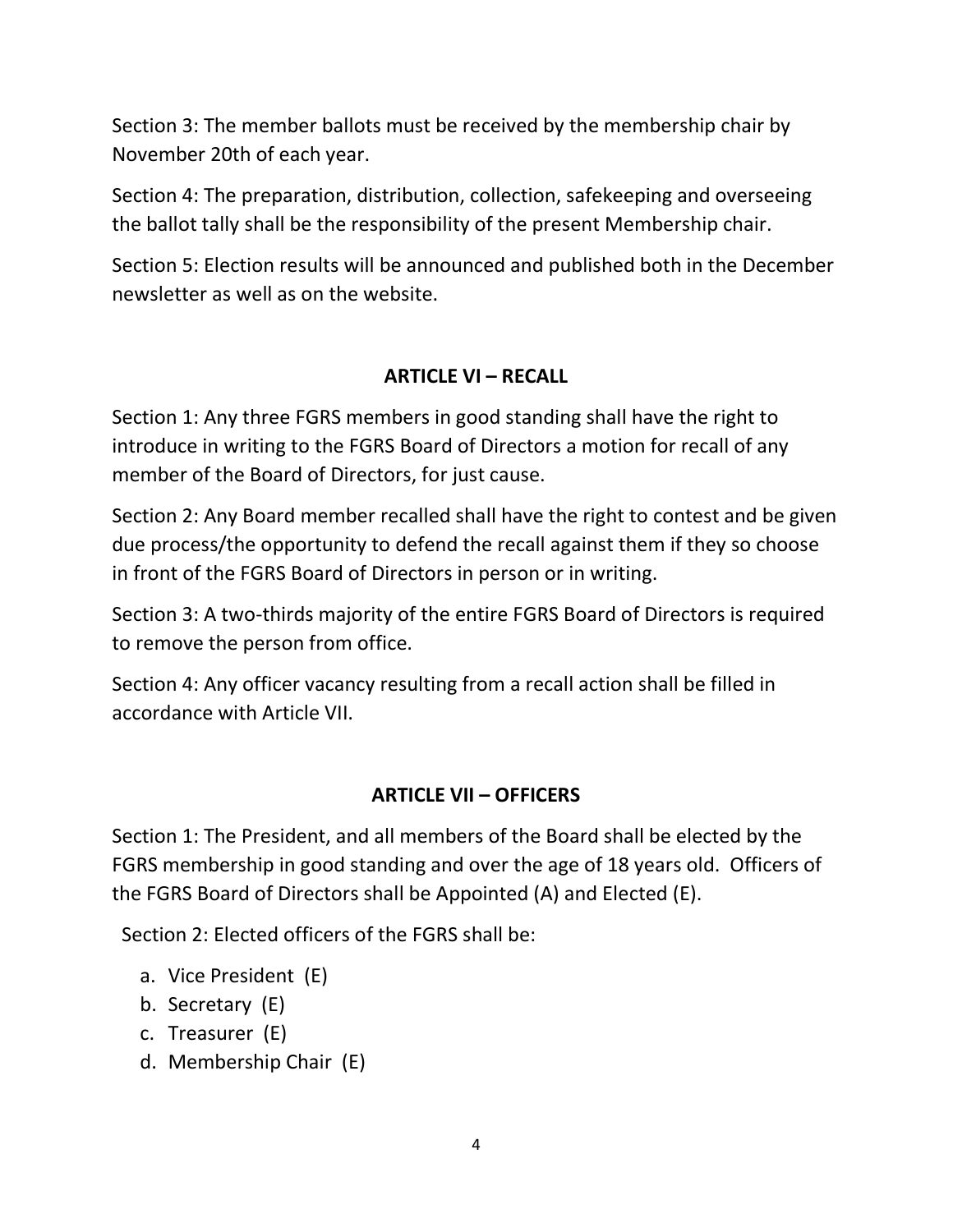Section 3: Appointed officers of the FGRS shall be:

- e. Member-at-Large (A) (An additional Member-at-Large may be appointed at the discretion of the President.)
- f. The Newsletter Editor (A)
- g. Event Chair (A)
- h. Webmaster (A)

Section 4: The incoming President shall be the Vice President (President-elect) from the past year. If no member comes forward and asks to serve in that position, the President may appoint the Vice President with approval by the Board of Directors.

Section 5: The Newsletter Editor, Event Chair and Webmaster shall be appointed by the President and approved by the Board of Directors

Section 6: Each individual Board member shall have (1) one vote, regardless of the position he/she represents.

Section 7: Term of Office. The terms of office for the President, Secretary and Treasurer will be for two years, with their elections being held in odd numbered years. All other board members will be for one year. The President may only serve one term and then must step down for one cycle, and serve as Immediate Past President and member of the Board of Directors.

Section 8: In the event that the President is unable to complete the term of office, the Vice President shall succeed the President. The Treasurer is the second alternate in the line of succession. In the event that one of the other officers is unable to complete their term of office, the President shall appoint a member in good standing to serve temporarily until a special election can be held. Such an election must be held within (60) sixty days of appointment if before June  $30<sup>th</sup>$  of each year. If after June 30<sup>th</sup> the President may appoint a replacement to serve out the remainder of the year.

Section 9: Duties of the officers and directors are defined in Appendix A of this charter.

Section 10: The Vice President and then the Treasurer in the Vice-Presidents absence shall chair all meetings of the FGRS Board of Directors.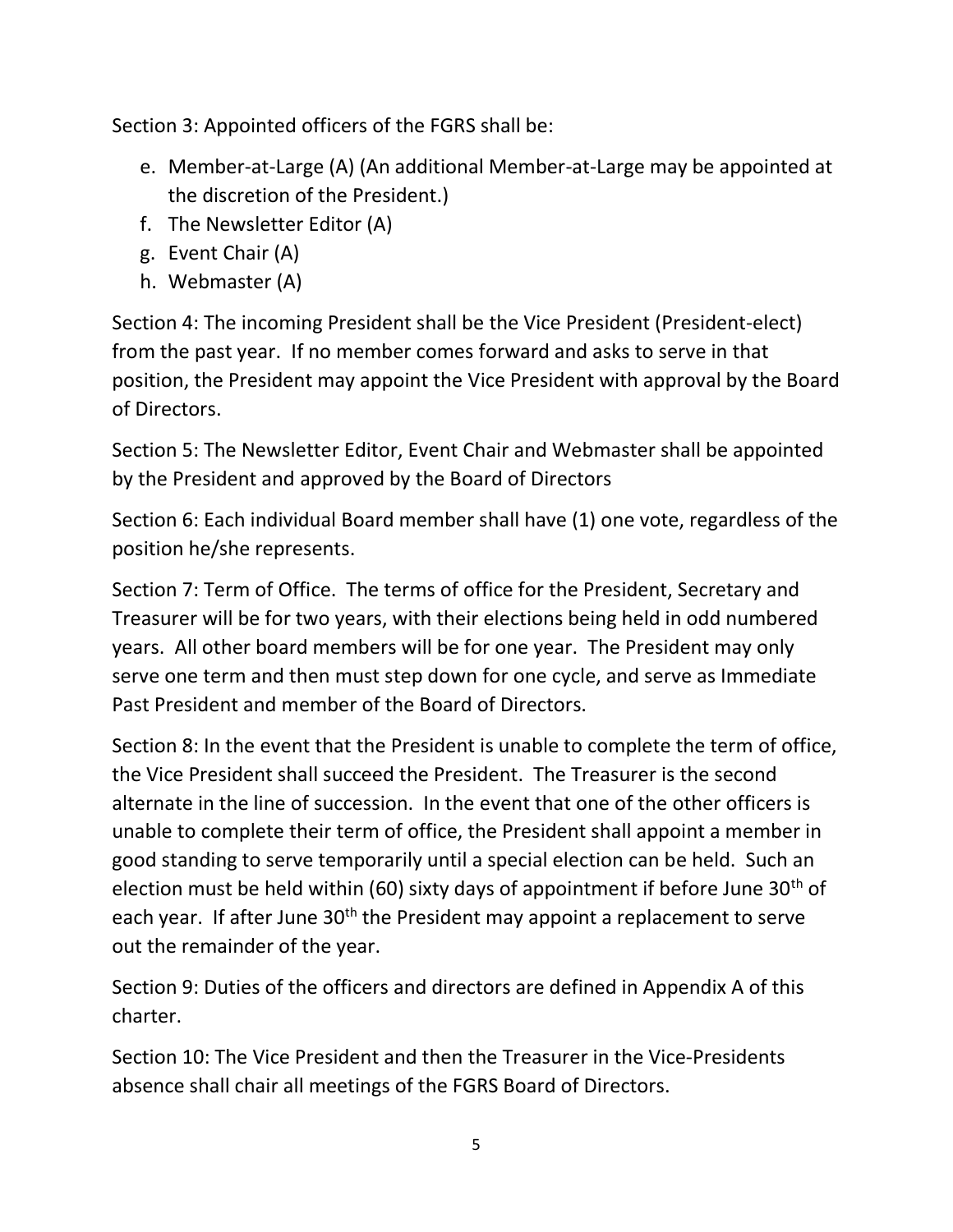Section 11: The out-going President (Past President) will remain on the board for a two-year period in an advisory capacity as needed.

# ARTICLE VIII – COMMITTEES

Section 1: Special committees shall be created or disbanded at the discretion of the President as the need arises. The President may appoint a chairperson for special committees.

#### ARTICLE IX – COMMUNICATIONS

Section 1: The official publications of the FGRS shall be entitled the Florida Garden Railway Society Newsletter and the FGRS Website.

Section 2: The editorial content of the newsletter, web pages, flyers, postings, and any other communication attributable to the FGRS shall be submitted to the Newsletter Editor and/or the Webmaster for approval prior to publishing such content.

### ARTICLE X – AMENDMENTS

Section 1: The power to adopt, alter, amend or repeal the FGRS Charter shall be vested in the FGRS Board of Directors.

Section 2: Proposed amendments to the Charter and/or future by-laws shall be submitted to the President in writing.

Section: 3: The proposed change shall be the first order of business at the next meeting of the FGRS Board of Directors.

Section 4: If a motion is put to a vote on the proposed change, a two-thirds vote (2/3) majority vote of the members of the FGRS Board of Directors is required for the proposed change to be adopted.

#### ARTICLE XI - PROCEDURES

Section 1: The parliamentary authority for this organization shall be the Robert's Rules of Order, the Modern Edition, and Article VII of this document.